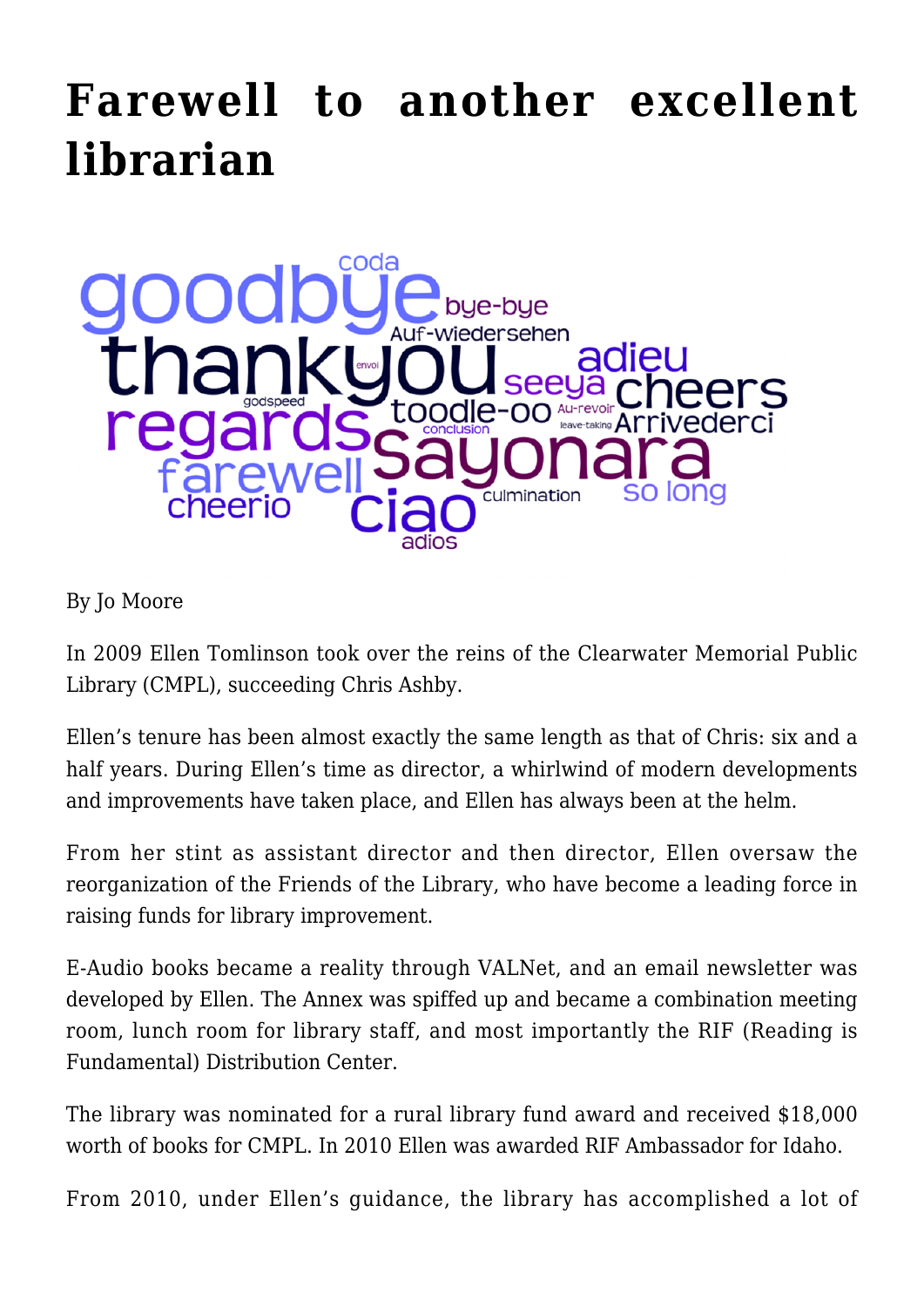maintenance and improvements, with the help of the Friends' fundraisers.

The library also acquired a new telephone system, then joined the State of Idaho BTOP grants, which allowed high speed, wireless internet 24/7 for library and patron use.

This grant updated the library's computers and added more, and epads and ebooks for training were also provided. The library has continued to advance in its technology, and has now in its possession over 38,000 items for loan or use.

Being a member of ValNet with 49 other libraries as members provides an addition 664,000 items available to our patrons.

In 2009, when Chris Ashby retired, he directed some important comments to our local citizens, and I quote:

*I wish to direct my comments to you, the citizens of Orofino and Clearwater County. I have been around libraries all my life and professionally so for the last 36 years. Thus said I want to impress upon you the worth of your local library.*

*Clearwater Memorial Public Library is one of the best small town libraries that I have seen…and I have seen a lot. It is definitely a library that its community can be proud of. But if it is to remain so it must not be taken for granted. It must be continually supported by the community and cultivated and nurtured like a good garden.*

*In this time of economic uncertainty the local library must not be allowed to become a whipping boy…because if Peter is robbed to pay Paul he won't be giving it back anytime soon." (Clearwater Tribune, July 23, 2009).*

Chris would be proud to know that the two properties adjacent to the library have been acquired by the CMPL Board of Trustees with the aim toward expansion.

The Board consists of Margaret Cook and Jo Sharrai, co-chairs; and Lynn Card, Tammy Gilmer, and Betty Burnham.

The library is seriously cramped in space and needs to provide more services. Studies are being undertaken to see how best this expansion can take place, and how the community can help. Please watch for further news on this front!